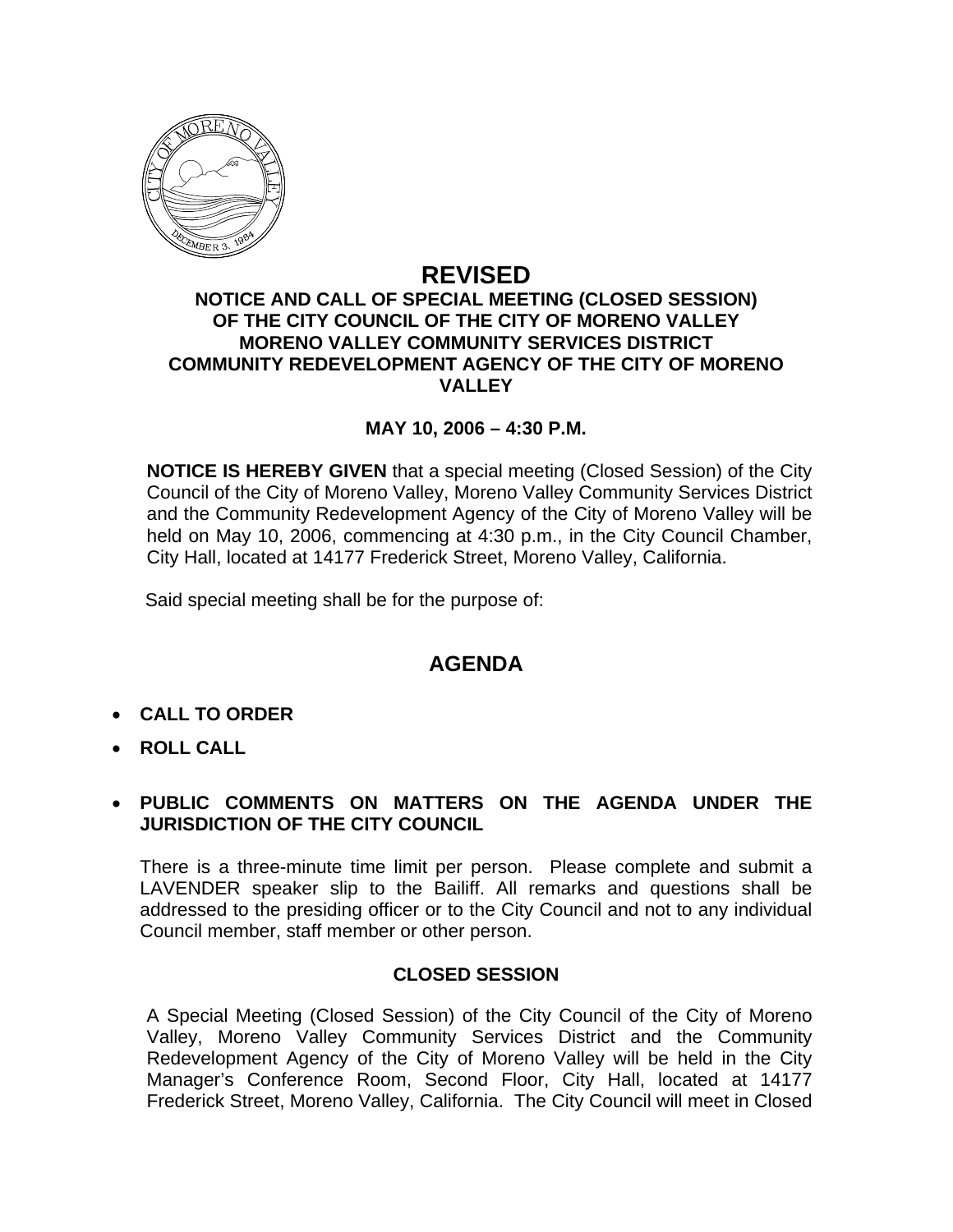Session to confer with its legal counsel regarding the following matter and any additional matter(s) publicly and orally announced by the City Attorney in the Council Chamber at the time of convening the Closed Session. The Closed Session will be held pursuant to Government Code:

### 1) SECTION 54957.6 – LABOR NEGOTIATIONS

- a) Agency Representative: Robert Gutierrez Employee Organization: MVCEA
- b) Agency Representative: Robert Gutierrez Employee Organization: MVMA
- 2) SECTION 54956.9(b)(1) CONFERENCE WITH LEGAL COUNSEL SIGNIFICANT EXPOSURE TO LITIGATION Number of Cases: 2
- 3) SECTION 54956.9(c) CONFERENCE WITH LEGAL COUNSEL INITIATION OF LITIGATION Number of Cases: 2
	- **REPORT OF ACTION FROM CLOSED SESSION, IF ANY, BY CITY ATTORNEY**
	- **ADJOURN TO SPECIAL MEETING**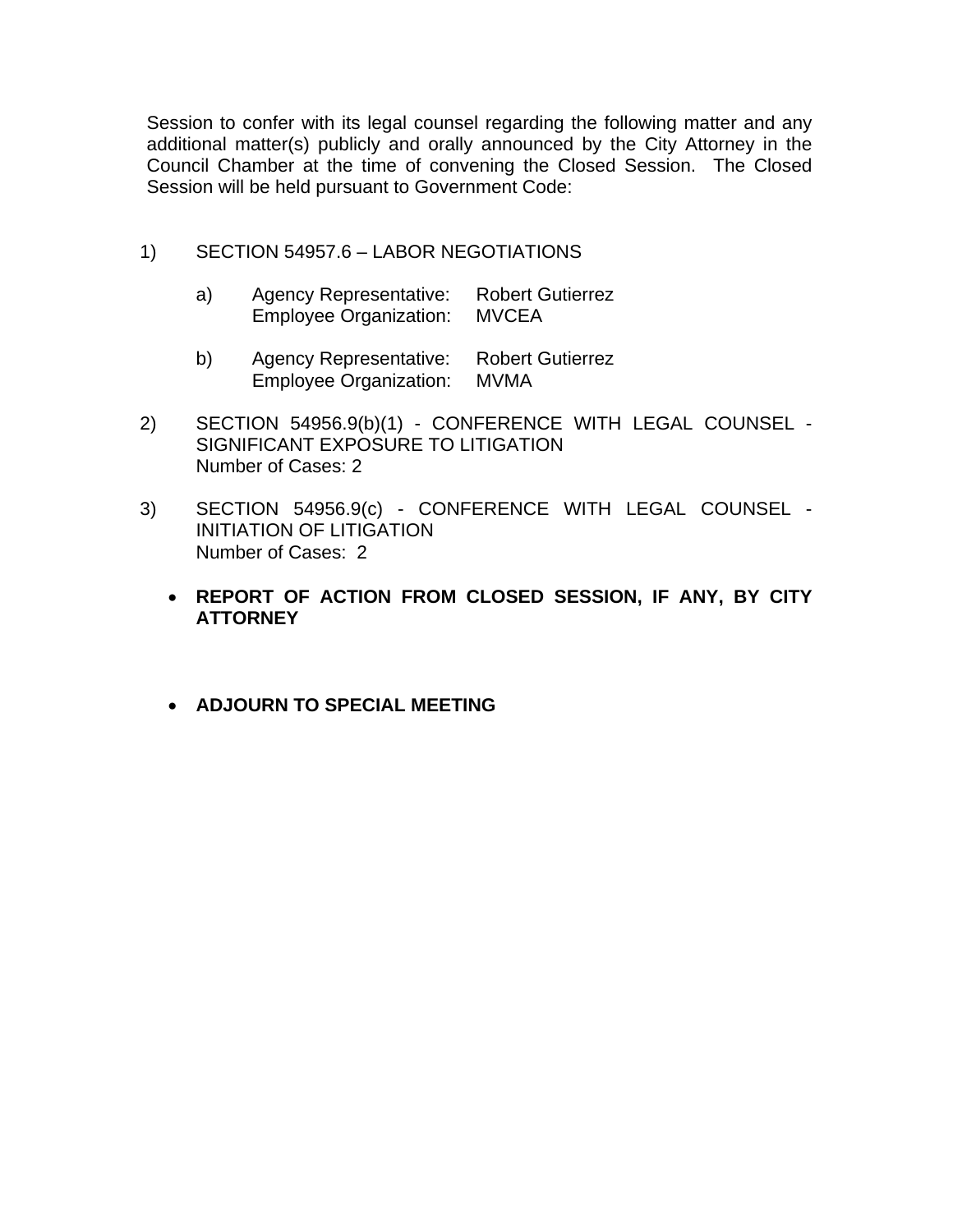

#### **NOTICE AND CALL OF SPECIAL MEETING OF THE MORENO VALLEY CITY COUNCIL MORENO VALLEY COMMUNITY SERVICES DISTRICT COMMUNITY REDEVELOPMENT AGENCY OF THE CITY OF MORENO VALLEY**

#### **MAY 10, 2006 – 6:00 P.M. (or as soon thereafter as the meeting may be called to order following the Special Closed Session)**

**NOTICE IS HEREBY GIVEN** that a special meeting of the City Council of the City of Moreno Valley, Moreno Valley Community Services District, and Community Redevelopment Agency of the City of Moreno Valley will be held on May 10, 2006, commencing at 6:00 p.m. (or as soon thereafter as the meeting may be called to order following the Special Closed Session), in the City Council Chamber, City Hall, located at 14177 Frederick Street, Moreno Valley, California.

Said special meeting shall be for the purpose of:

# **AGENDA**

- **CALL TO ORDER**
- **ROLL CALL**

# • **PUBLIC COMMENTS ON MATTERS ON THE SPECIAL MEETING AGENDA**

There is a three-minute time limit per person. Please complete and submit a LAVENDER speaker slip to the Bailiff. All remarks and questions shall be addressed to the presiding officer or to the City Council and not to any individual Council member, staff member or other person.

## **G. REPORTS**

G1. PRESENTATION OF FY 2006-07 PROPOSED BUDGET SUMMARY AND POWERPOINT PRESENTATION (Report of: Finance Department) Recommendation: The City Manager's FY 2006-07 Proposed Budget is being introduced this evening in summary form as a